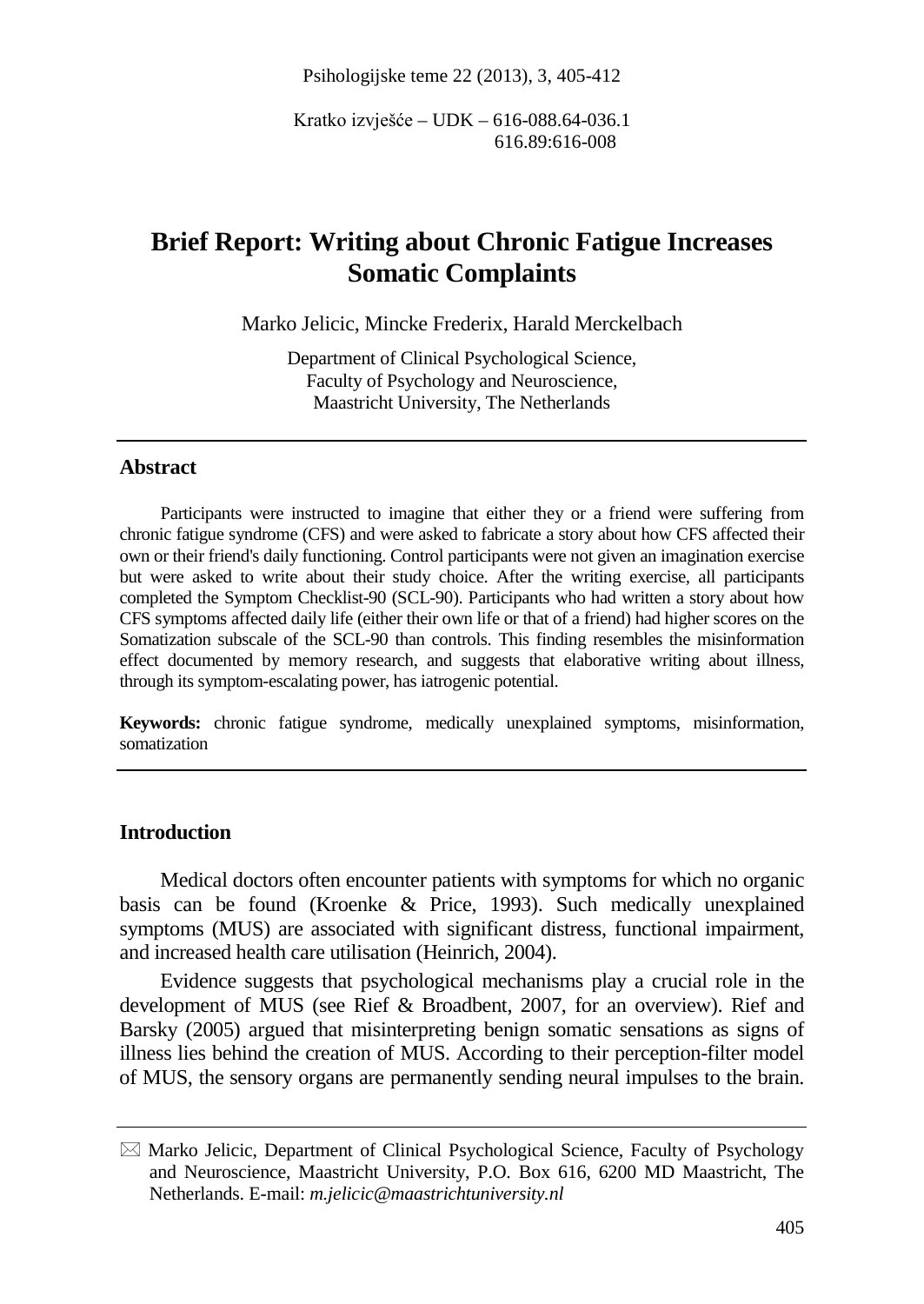Usually, this sensory input is filtered by the lower nervous system centres to prevent overflow of higher cortical structures. However, when sensory signals are amplified or the filter activity is decreased, people may become consciously aware of the sensory input and normal bodily sensations may be interpreted as abnormal signs. When these signs are attributed to an illness, misinterpreted somatic sensations may lead to MUS. Rief and Barsky (2005) provided a list of factors affecting the perception-filter model of MUS. Thus, over-arousal, distress, and sensitisation would lead to amplified sensory signals, selective attention, health anxiety, and low levels of distraction would result in reduced filter activity, and excitability, memory, and expectations would affect cortical perception.

The present study aimed at decreasing the filter activity hypothesized by Rief and Barsky's (2005) model by asking healthy participants to write about somatic symptoms. We reasoned that writing fictional stories about a somatic illness would activate a mental schema or representation of that illness. Due to this activated schema, people would become overly focused on the everyday sensations linked to this illness, leading to elevated levels of self-reported somatic symptoms. Many studies show that memory can be distorted by presenting participants with misleading post-event information. If participants are shown a video of a car collision and they are subsequently asked whether or not they have seen broken glass while there was none in the video, many of them will report that they have seen broken glass (Loftus & Palmer, 1974). Research in the area of memory distortion buttress the idea that fabricating stories may affect people's mental schema, thereby increasing the likelihood that events depicted in these stories took place in reality. A good example is provided by Polage (2004), who had her participants evaluate the probability of different childhood events (e.g., having experienced a hospitalization overnight). Participants were instructed to fabricate stories about some of the events they previously had evaluated as unlikely. During a follow-up session, they were again asked to evaluate the likelihood of the childhood events. Polage found that a significant minority (i.e., 10 to 16%) eventually came to believe the autobiographical stories they had fabricated.

The idea that writing about illness is associated with elevated symptom reporting seems to be at odds with the idea that writing about emotions may have mental and physical health benefits (Baikie & Wilhelm, 2005; Pennebaker, 2004). However, Pennebaker's (2004) 'expressive writing paradigm' is based on patients with chronic disease who are instructed to write about traumatic or highly emotional experiences, not on healthy participants who are asked to write about the problems in life they encountered because of their symptoms. Possibly, asking patients to write about emotional events may have beneficial health effects, while asking normal people to write about illness may have detrimental effects.

In the present study psychology undergraduates were either asked to write about chronic fatigue syndrome (CFS) symptoms or about their reasons to study psychology. In keeping with the perception-filter model of MUS (Rief & Barsky,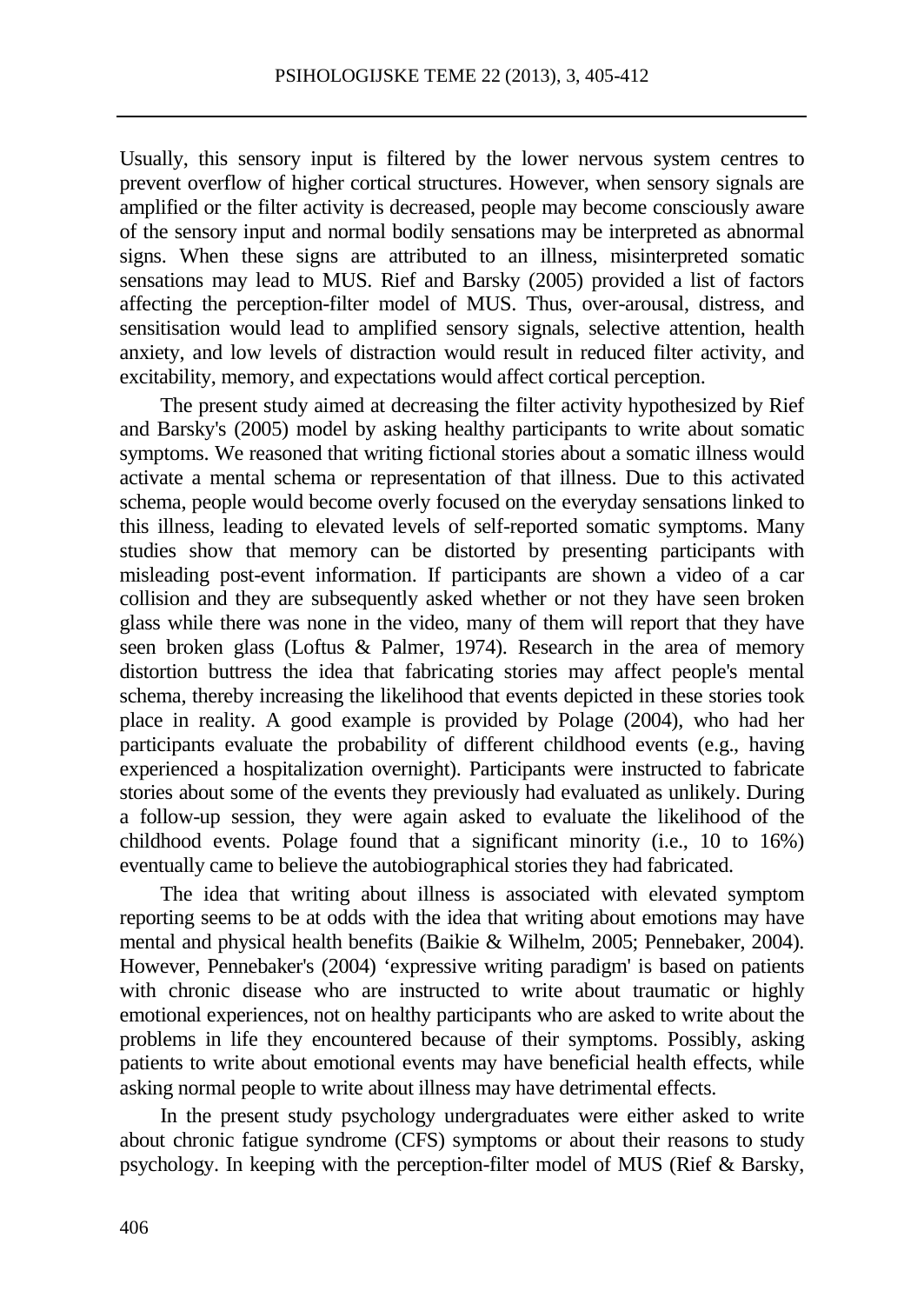2005), we expected that participants asked to write about CFS symptoms would report more somatic symptoms than those who were requested to write about why they had chosen to study psychology.

## **Method**

## *Participants*

Fifty-one undergraduate psychology students (14 men) volunteered to take part in a study on personality features of future psychologists. The experiment was approved by the standing ethical committee of the Faculty of Psychology and Neuroscience of Maastricht University. Participants received course credit in return for their participation. Their mean age was 19.2 years (*SD*=1.4; range 17-24 years). All of them reported to be in good health. They were randomly assigned to one of the three groups.

## *Procedure and Materials*

All participants were first given a patient brochure on CFS. They were asked to read this brochure carefully because many psychology students would later be working as a psychologist in a health care setting. It was stated that empathizing with patients with somatic complaints was an essential skill for psychologists. The brochure was created by the authors<sup>[1](#page-2-0)</sup> and contained two pages of information about the prevalence, symptoms, and treatment of CFS. Next, all participants were requested to write a detailed story. In the first group (*n*=17), participants had to imagine that they were suffering from CFS. They were asked to write a story on how their CFS symptoms would affect their functioning during a typical day in their life. They were instructed to write this story in a way they would tell a psychologist about their problems. In the second group (*n*=17), participants had to imagine that a close friend of theirs was suffering from CFS. They were asked to write a story on how this friend's CFS symptoms would affect his or her functioning during a typical day in his or her life. They were instructed to write this story in a way they would tell a psychologist about their friend's problems. In the third group (*n*=17), the control group, participants were asked to write a story about why they had decided to study psychology. Participants were given up to 20 minutes to write their story. After they had written the story, all participants were asked to complete two filler questionnaires and the Symptom Checklist-90 (SCL 90; Derogatis, Lipman, & Covi, 1973). The SCL-90 is a self-report checklist that was developed as a screening instrument for clinical and research purposes. It addresses a wide variety of psychological symptoms. Its 90 items measure 8

<span id="page-2-0"></span> $1$  An English version of this brochure may be obtained from the first author.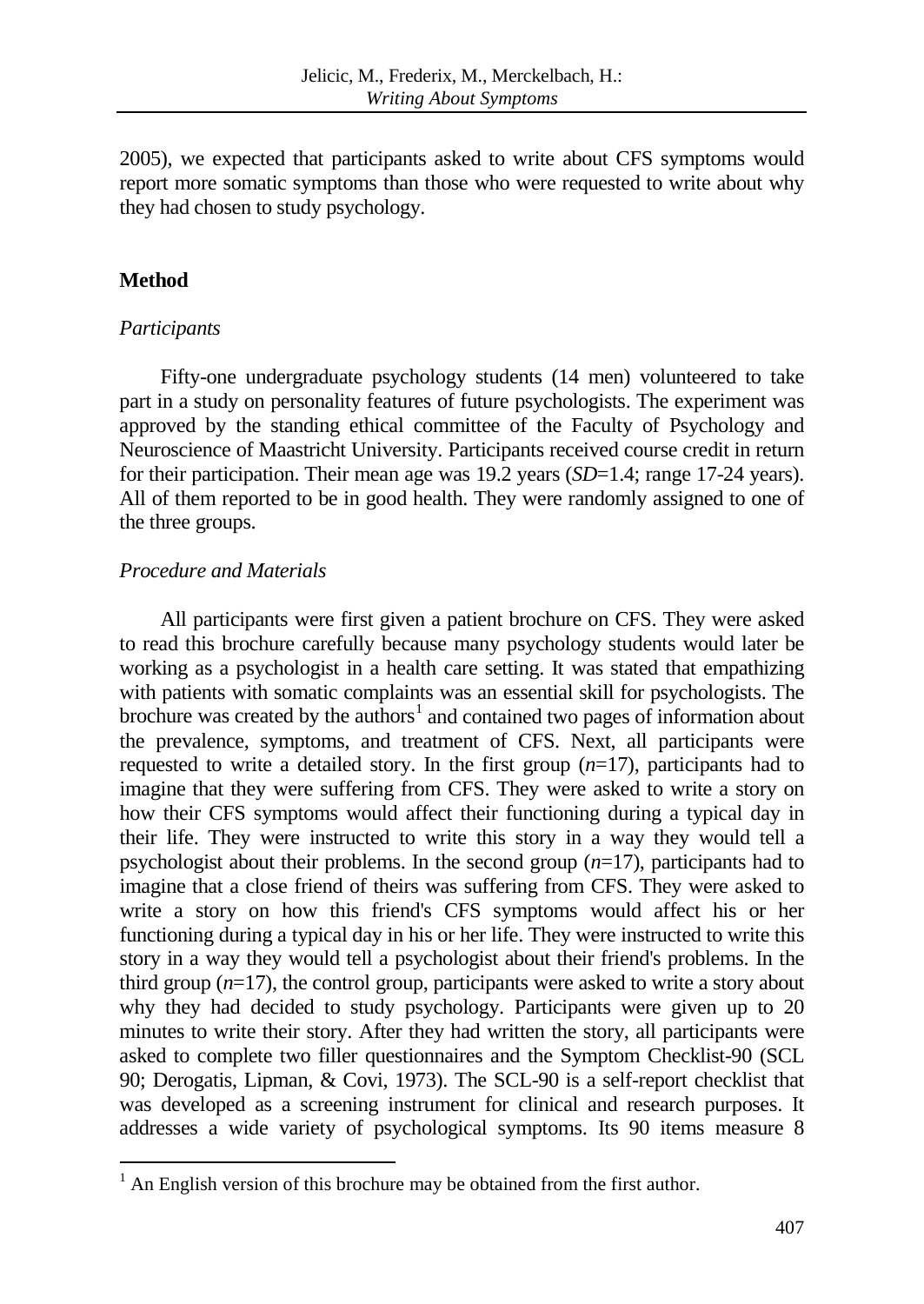symptoms dimensions (e.g., somatization, obsessive-compulsive symptoms, depression, anxiety). Participants are requested to indicate on a five-point scale how much they have been bothered or distressed by the symptoms on the list over the last 4 weeks (anchors:  $0 = not$  *at all*;  $4 = very *much*$ ). In the present experiment, we focused on the Somatization subscale of the SCL-90. This scale consists of 12 items measuring somatic complaints. Illustrative items are "soreness in your muscles" and "heavy feeling in your arms or legs". For each of the SCL-90 subscales (including the Somatization scale), scores are summed to obtain a total scale score.

#### **Results**

Analysis of Variance (ANOVA) was used to find out if there were significant differences between the three groups on the SCL-90 subscales. There was a reliable difference between the groups with respect to the Somatization subscale  $(F(2,48)=5.76, p<.01)$ . No significant differences between the groups were found on the other SCL-90 subscales. Follow up *t*-tests revealed significant differences in somatization scores between the groups. Participants who were asked to write a story about how their CFS symptoms affected their life had higher somatization scores  $(M=19.5; SD=5.1)$  than those in the control group  $(M=13.9; SD=2.2)$  $(t(32)=4.17, p<0.01)$ . Participants who were instructed to write a story about how a friend's CFS symptoms affected his or her life also had higher somatization scores  $(M=18.6; SD=7.0)$  than control participants  $(t(32)=2.63, p<0.05)$ . There were, however, no significant differences in scores on the SCL-90 Somatization scale between the participants who had to write a story about how their CFS symptoms affected their life and those who were asked to write a story about how a friend's CFS symptoms affected their friend's life.

#### **Discussion**

Our results suggest that writing about CFS may lead to elevated self-reported somatic symptoms. This finding is in line with predictions based on the perceptionfilter model of MUS (Rief & Barsky, 2005). That is, writing about an illness may affect the filter component in this model. By asking individuals to write about an illness, their mental schema of that illness becomes activated, making them overly attentive to vague and ambiguous sensations that could be part of the illness. This focus on everyday sensations may then lead to an increase in somatic symptoms. Thus, it can be argued that having individuals to elaborate on the characteristics and consequences of an illness may play a role in the development of MUS. This iatrogenic route has been recognized by many authors. For example, it has been argued that when health care practitioners order additional examinations,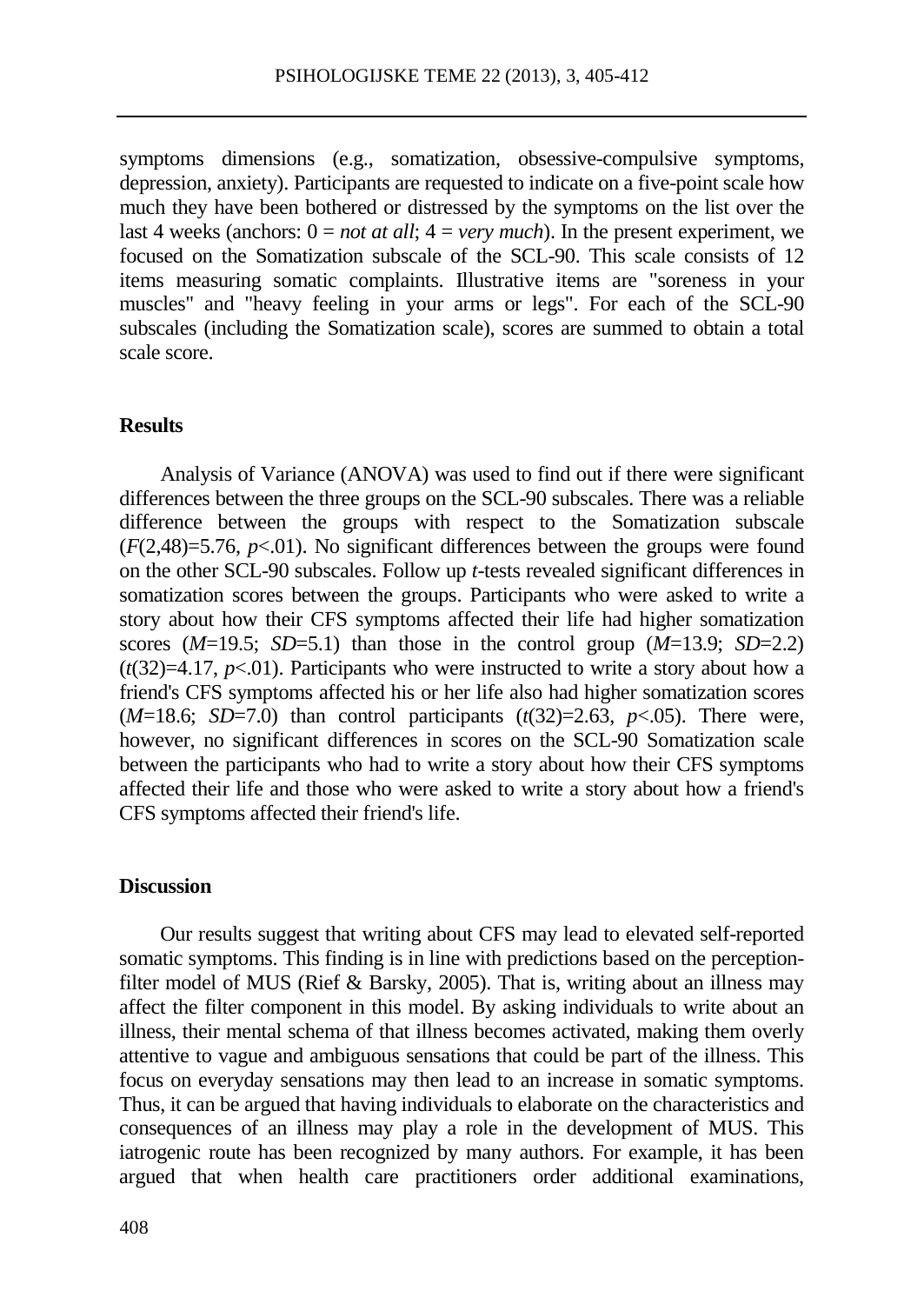consultations, interviews, and/or diagnostic tests, patients may become hyper attentive to normal bodily sensations and will start to interpret these sensations as symptoms of serious illness (Hatcher & Arroll, 2008).

The idea that writing about an illness promotes somatic symptom reporting accords well with two phenomena showing that, under certain circumstances, people may misinterpret their bodily sensations. The first phenomenon is the medical students' syndrome (Hunter, Lohrenz, & Schartzam, 1964). According to Moss-Morris and Petrie (2001), the tendency of a nontrivial proportion of medical students to diagnose themselves with diseases they are currently studying can be explained by the creation of a mental schema of these diseases. This schema encourages students to focus on symptoms consistent with the schema, while ignoring inconsistent symptoms. The second phenomenon is the finding that people's symptoms are susceptible to misinformation. In a previous study, we told participants who scored moderately on two somatic symptoms that they had raised scores for these symptoms (Merckelbach, Jelicic, & Pieters, 2011). Most participants were blind to the discrepancies between their original symptom ratings and the upgraded scores they were misinformed about. Furthermore, at a one-week follow-up retest, blind participants revised their symptom ratings in the direction of the misinformation (i.e. they increased their ratings of these symptoms). The most plausible explanation for the biasing effect of misinformation on somatic symptoms is that the perception and interpretation of these symptoms are sensitive to misinformation because the symptoms in question are vague and ambiguous. This phenomenon is reminiscent of extensive research on how misinformation may create robust pseudo-memories. Thus, confronting individuals repeatedly with false information about a fictitious event (e.g., having a skin sample removed in childhood age as a part of a medical procedure), causes many of them to develop detailed recollections of this event. In this type of research, misinformation is provided by external sources and is targeted at vague, autobiographical episodes (Frenda, Nichols, & Loftus, 2011). Our point is that misinformation may also be generated internally, e.g., by writing about an illness, and may affect the interpretation of vague bodily sensations.

False recollections are often maintained even when participants are confronted with contradictory evidence (Frenda et al., 2011). Much the same might be true for symptom intensity escalation due to misinformation. We recently described the case of a 58 year old woman who was misdiagnosed by her neurologist with Alzheimer's disease (Merckelbach, Jelicic, & Jonker, 2012). The neurologist provided her with misleading test results and interviewed her several times about treatment options for Alzheimer's disease. After she had learned that she did not have any neurological disease at all, the woman still believed for some time that she was suffering from Alzheimer's disease.

Four limitations of our study deserve some comment. Firstly, it is well documented that the personality trait neuroticism exacerbates symptom reporting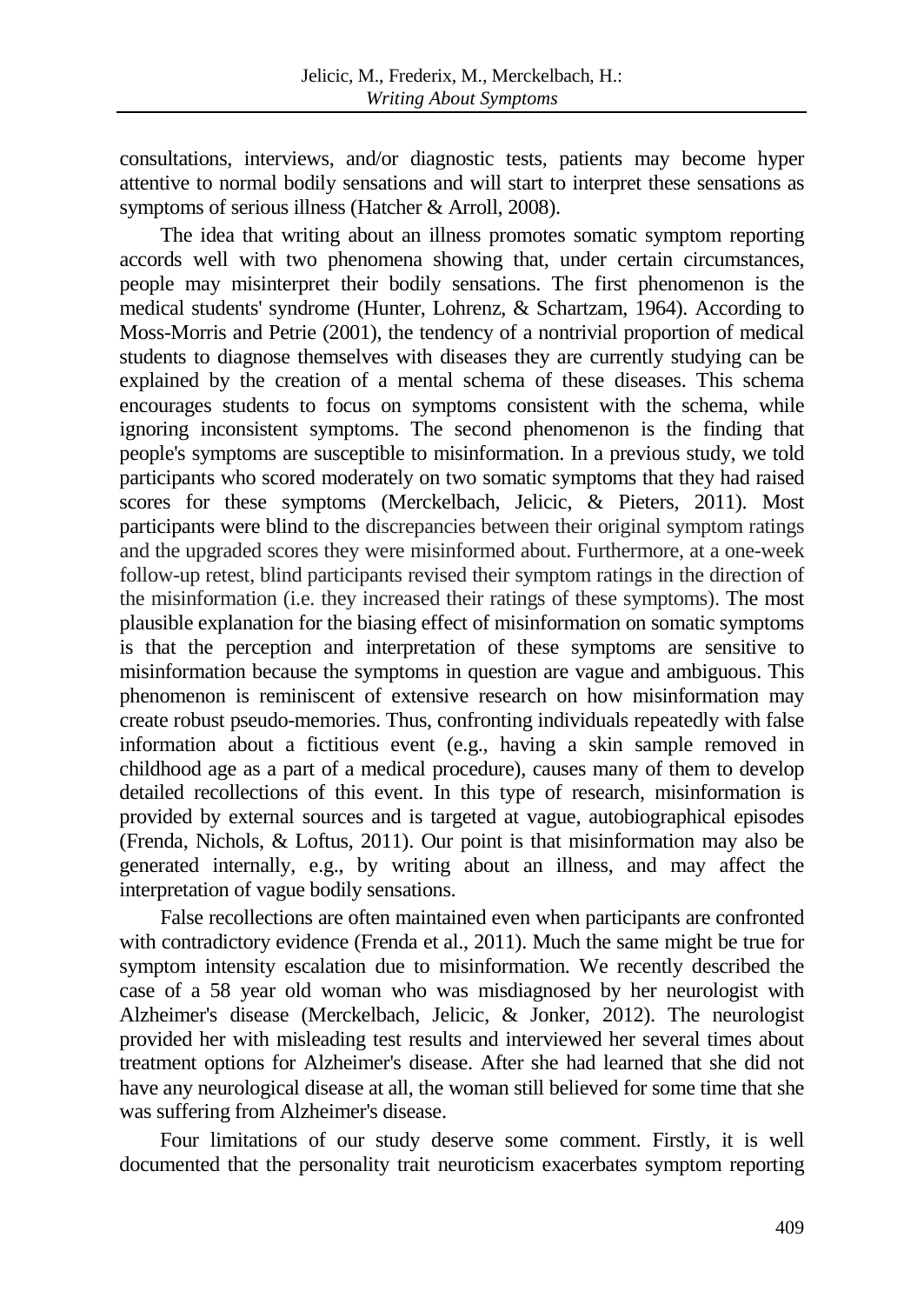(Rosmalen, Neeleman, Gans, & de Jonge, 2007). Although participants were randomly allocated to the three groups, one of the experimental groups could have contained more participants high in neuroticism than the other groups. In this group, high somatization scores would be the result of neuroticism rather than the effect of writing about illness. However, the finding that both groups in which participants had to write about CFS had higher somatization scores than the control group makes the possibility unlikely that one experimental group consisted of more participants high in neuroticism. In future research on the effect of writing about illness, it would perhaps be wise to measure neuroticism and use this as a covariate in the statistical analyses.

Secondly, our sample consisted of only 51 psychology students and most of them were women. There is some evidence that, when it comes to reporting somatic symptoms, women are more susceptible to misinformation than men (e.g., Passchier, Hunfeld, Jelicic, & Verhage, 1993). Therefore, our results may not be generalizable to men (especially in the general population). Future research on the effects of writing about illness should use a greater sample with a more even handed distribution of women and men, preferably from the general population.

Thirdly, the current experiment does not provide a clear demonstration of the causal chain that is involved in symptom escalation and writing about illness. This has to do with the fact that we measured symptoms only at post-test. We relied on such post-test only design because we could not rule out the possibility that a pretest works against experimental effects, due to people's preference for consistent symptom reporting across pre- and post-tests. Clearly, this issue warrants further study. A complex design including pre-test only, post-test only, and pre-test post test conditions might provide a more compelling demonstration that writing about illness causes elevated symptom reporting.

The fourth limitation concerns the specificity of the effect. The present study yielded tentative evidence that the symptom escalating effects of writing is a specific phenomenon: It emerged for the Somatization subscale, but not for the other SCL-90 subscales. Nevertheless, this specificity warrants systematic study. It seems plausible to assume that there are constraints on the type of symptoms that lend themselves to inflation due to writing or, more generally, symptom elaboration. It seems likely that ambiguous symptoms such as pain, fatigue, concentration difficulties, and other subjective experiences that reflect general malaise are more sensitive to elaboration and filter breakdown in the perception-filter model of Rief and Barsky (2005) than objectively identifiable symptoms with little subjective concomitants (e.g., high blood pressure; airway obstruction; see Turner, 2006). Studies that systematically vary the type of illness about which participants write and the type of symptoms that are measured may shed more light on this issue.

Summing up, our finding resembles the misinformation effects documented by memory research, and suggests that elaborative writing about illness, through its symptom-escalating effect, has iatrogenic potential.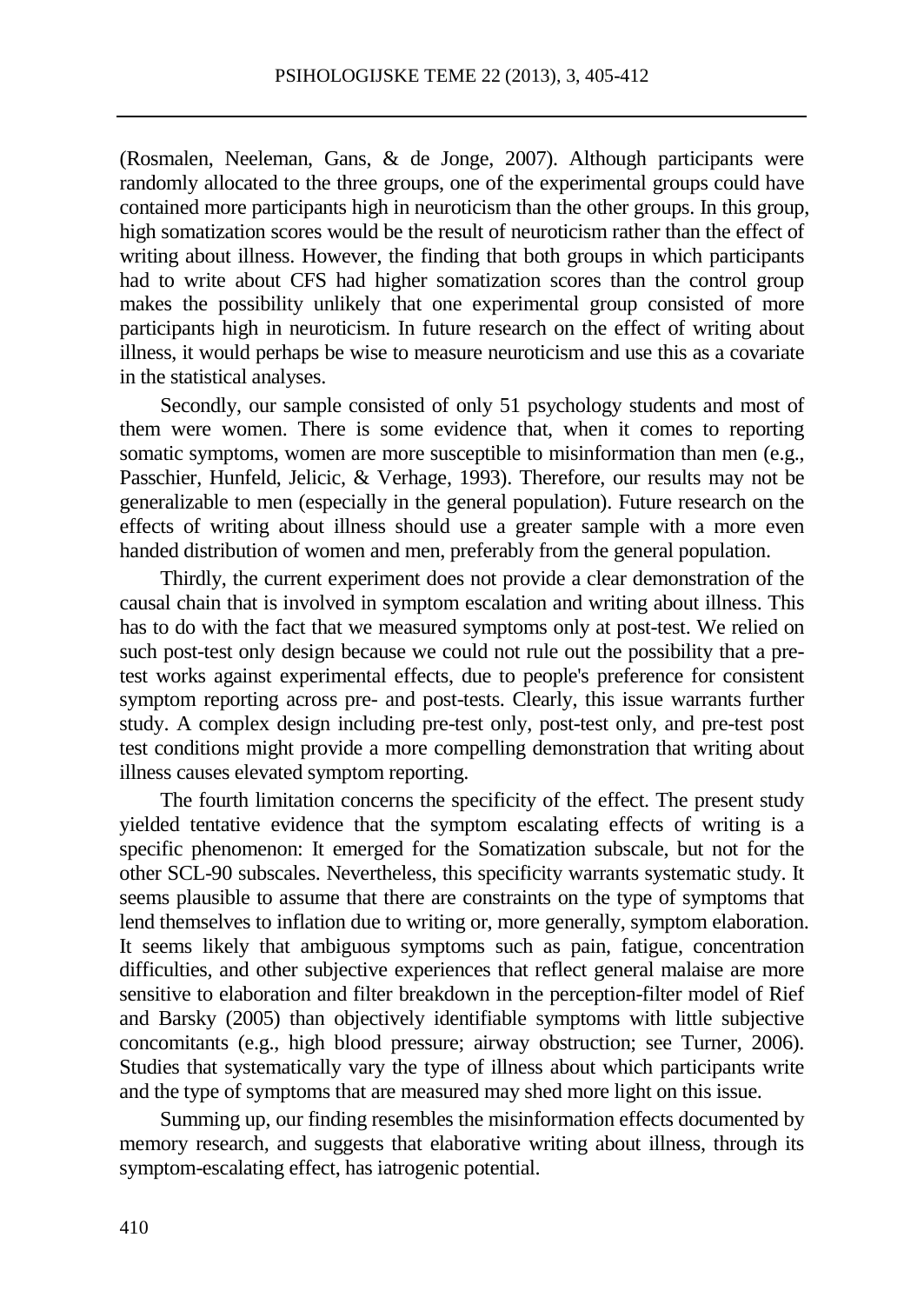### **References**

- Baikie, K.A., & Wilhelm, K. (2005). Emotional and physical health benefits of expressive writing. *Advances in Psychiatric Treatment, 11,* 338-346.
- Derogatis, L.R., Lipman, R.S., & Covi, L. (1973). SCL-90, an outpatient psychiatric rating scale – preliminary report. *Psychopharmacology Bulletin, 9,* 13-28.
- Frenda, S.J., Nichols, R.M., & Loftus, E.F. (2011). Current issues and advances in misinformation research. *Current Directions in Psychological Science, 20,* 20-23.
- Hatcher, S., & Arroll, B. (2008). Assessment and management of medically unexplained symptoms. *British Medical Journal, 336,* 1124-1128.
- Heinrich, T.W. (2004). Medically unexplained symptoms and the concept of somatization. *Wisconsin Medical Journal, 103,* 83-87.
- Hunter, R.C.A., Lohrenz, J.G., & Schwartzam, A.E. (1964). Nosophobia and hypochondriasis in medical students. *Journal of Nervous and Mental Disease, 130,*  147-152.
- Kroenke, K., & Price, R.K. (1993). Symptoms in the community. Prevalence, classification, and psychiatric comorbidity. *Archives of Internal Medicine, 153,* 2474-2480.
- Loftus, E.F., & Palmer, J.C. (1974). Reconstruction of automobile-destruction: An example of the interaction between language and memory. *Journal of Verbal Learning and Verbal Behaviour, 13,* 585-589.
- Merckelbach, H., Jelicic, M., & Jonker, C. (2012). Planting a misdiagnosis of Alzheimer's disease in a person's mind. *Acta Neuropsychiatrica, 24,* 60-62.
- Merckelbach, H., Jelicic, M., & Pieters, M. (2011). Misinformation increases symptom reporting: A test-retest study. *Journal of the Royal Society of Medicine Short Reports, 2,* 75.
- Moss-Morris, R., & Petrie, K.J. (2001). Redefining medical students' disease to reduce morbidity. *Medical Education, 35,* 724-728.
- Passchier, J., Hunfeld, J.A.M., Jelicic, M., & Verhage, F. (1993). Suggestibility and headache reports in schoolchildren: A problem in epidemiology. *Headache, 33,* 73-75.
- Pennebaker, J.W. (2004). Theories, therapies, and taxpayers. On the complexities of the expressive writing paradigm. *Clinical Psychology: Science and Practice, 11*, 138-142.
- Polage, D.C. (2004). Fabrication deflation: The mixed effects of lying on memory. *Applied Cognitive Psychology, 18,* 455-465.
- Rief, W., & Barsky, A.J. (2005). Psychobiological perspectives on somatoform disorders. *Psychoneuroendocrinology, 30,* 996-1002.
- Rief, W., & Broadbent, E. (2007). Explaining medically unexplained symptoms models and mechanisms. *Clinical Psychology Review, 27,* 821-841.